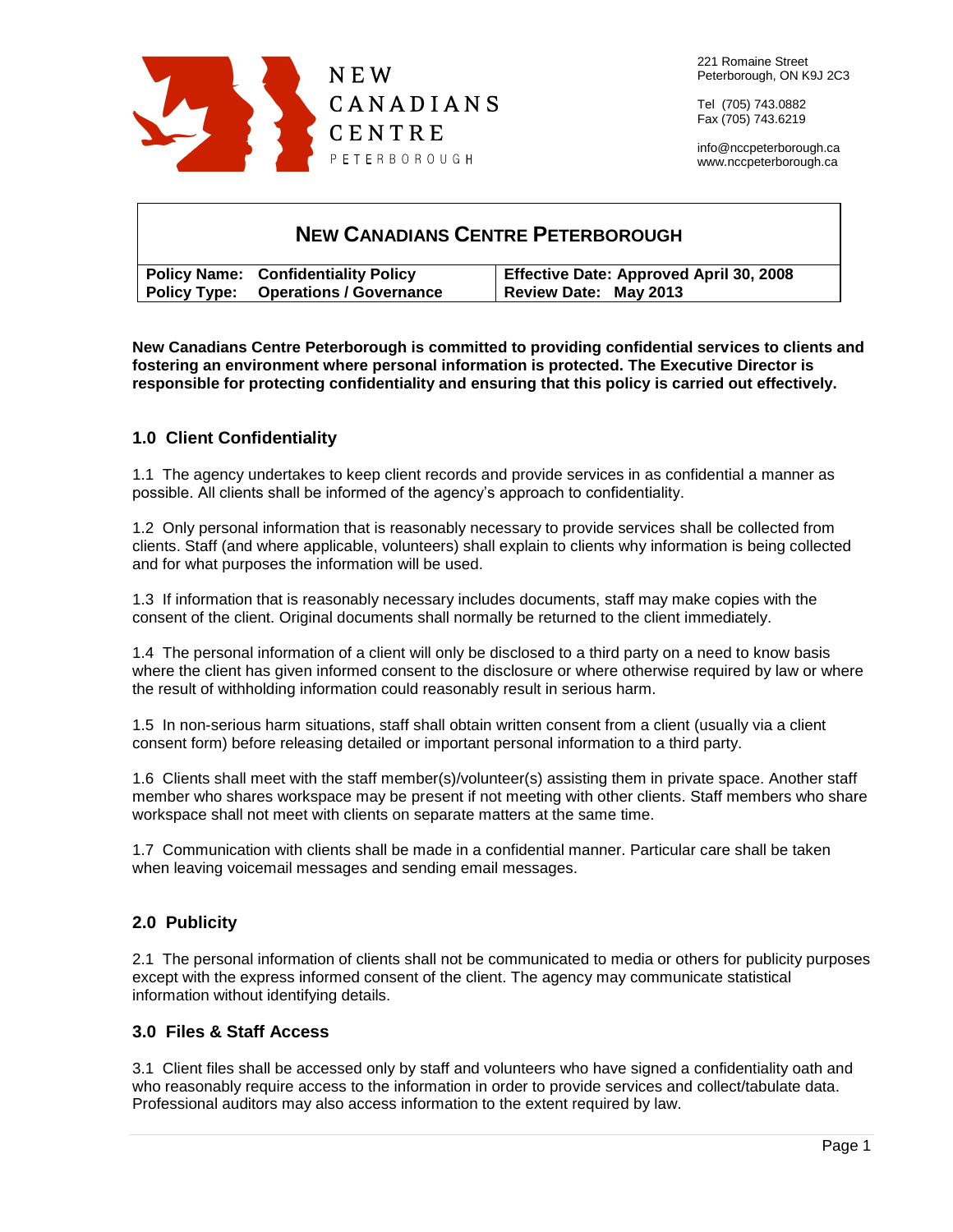3.2 The personal information of each client shall be kept in distinct paper and electronic files that are clearly labeled and housed in an organized manner. The opening of a new client file shall be recorded in a master database.

3.3 There shall be one central paper file for each client which may be comprised of subfiles. All of the information for a client shall be kept together in the central file where feasible. Subfiles housed separately (e.g. employment files) shall be added to the central file when they are no longer active. A prominent note shall be made in the central file where there is a separately-housed subfile(s), such note including the subfile type, date opened and location where housed.

3.4 Paper files shall be housed in locked cabinets when not in use and shall not be left unattended in public areas of the agency. Cabinet keys shall be kept securely and access limited to staff members who have signed a confidentiality oath.

3.5 Paper files shall not be removed from agency premises unless authorization is provided by the Executive Director. Files taken off agency premises must be kept secure at all times. Volunteers are not permitted to take files off agency premises.

3.6 Electronic files shall be password protected and saved in a central location on the shared drive. Additional up-to-date technological precautions shall be taken to ensure that files are maintained securely (e.g. firewalls, anti-spyware, virus protection). Passwords shall be changed at least twice a year. Staff shall avoid using non-agency computers and personal email accounts to transmit client information.

3.7 Client files are the property of the agency. Closed files shall be destroyed after a period of seven years of inactivity. A record of destroyed files including client contact information and what services were provided shall be kept indefinitely.

3.8 All documentation containing personal information to be destroyed shall be shredded.

## **4.0 Client Access**

4.1 Clients may request to access their file. The file shall be made available for viewing by the client within a reasonable amount of time following a request. The viewing shall be overseen by a staff member. Personal information about other people shall be excised from the file material before it is made available for viewing. The agency may hold back staff notes and observations at the agency's discretion.

4.2 Clients may request a copy of their agency file. The agency may charge the client a reasonable fee to copy a file based on the agency's general photocopy rate plus staff time if significant. The agency shall provide the client a quote in advance if copying costs will be over \$10.00 and may provide a quote in any case.

# **5.0 Staff Confidentiality**

5.1 All staff members are required to sign an oath of confidentiality. A copy of this policy shall be given to each staff member.

5.2 The obligation to maintain client confidentiality continues indefinitely.

5.3 Staff members shall not discuss personal client information in public areas (inside or outside of the agency) or in the presence of anyone not bound by a confidentiality oath. Any discussion shall be in the furtherance of service-delivery.

5.4 The personal information of staff members will also be kept in as confidential manner as possible by the Executive Director as governed by the Personnel Policy.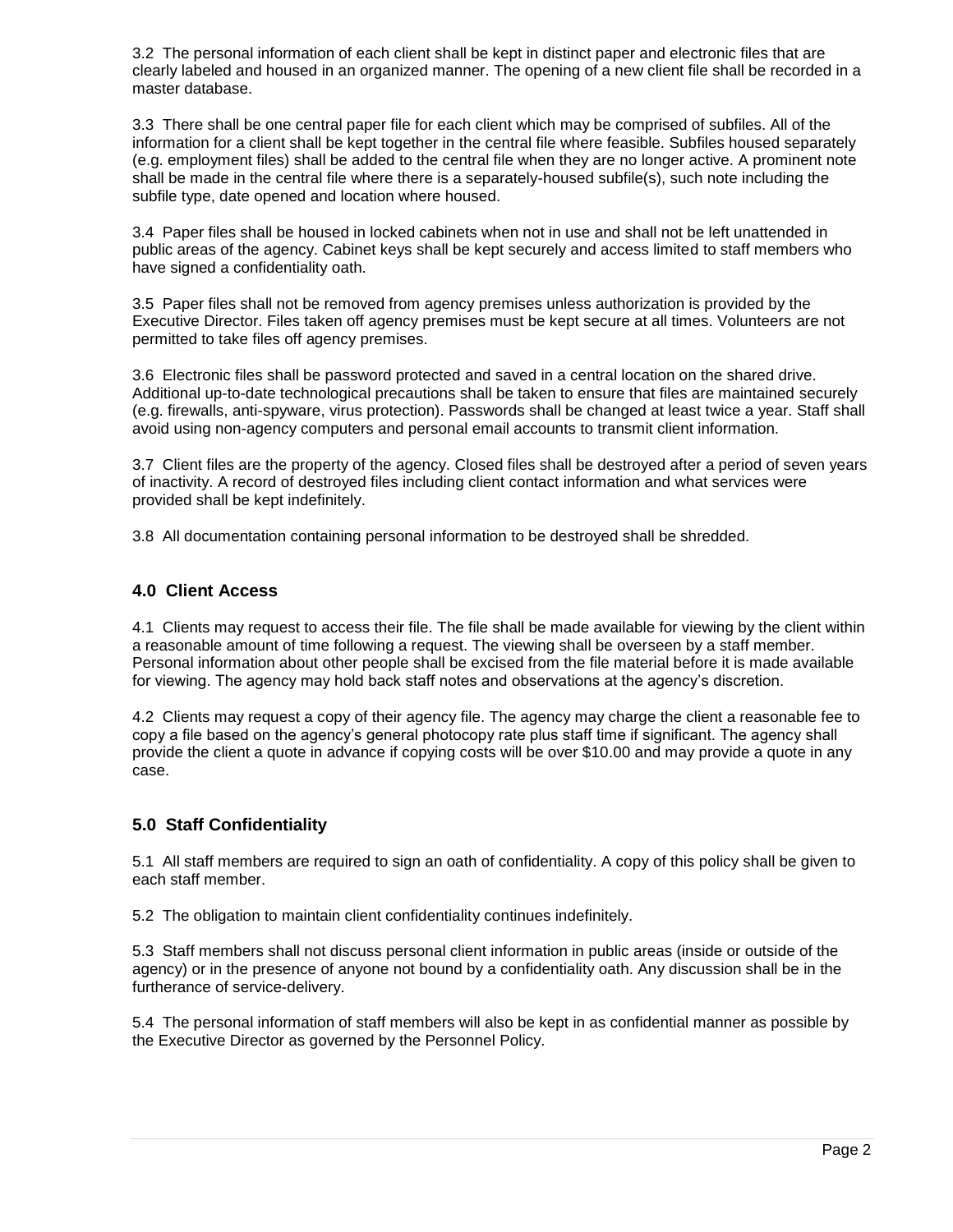## **6.0 Volunteer Confidentiality**

6.1 Volunteer access to client personal information shall be restricted to volunteers who have been authorized by the Executive Director to deliver services, have a need to know, have signed a confidentiality oath and have reviewed a copy of this policy.

6.2 The Executive Director shall assign a staff member to each volunteer who is granted access to client personal information. The staff member shall supervise the activities of the volunteer and work to ensure that confidentiality is protected.

6.3 Volunteers are otherwise bound by the same confidentiality principles as govern staff members.

6.4 The personal information of volunteers shall be kept in as confidential manner as possible by the Executive Director and Volunteer Coordinator. The names of volunteers are not confidential.

# **7.0 Privacy of Members and Individual Donors**

7.1 The agency shall keep the personal contact information and records of individual donors and members confidential. The agency shall not sell to or trade with third parties the personal information of members or donors.

- 7.2 The names of members are not confidential.
- 7.3 The agency will canvass with donors whether or not a donation is made confidentially. Usually the name of a donor will only be kept confidential if the donor has requested anonymity.

# **8.0 Building Best Practices**

The agency undertakes to build best practices around confidentiality. The first draft of a best practices guideline is appended to this policy. Staff will continue to develop the guideline as this policy is put into practice.

*Do you have feedback about this policy? NCCP endeavors to review the agency's policies regularly. Please contact the Executive Director with any comments and suggestions to forward to the Policy Committee of the Board.*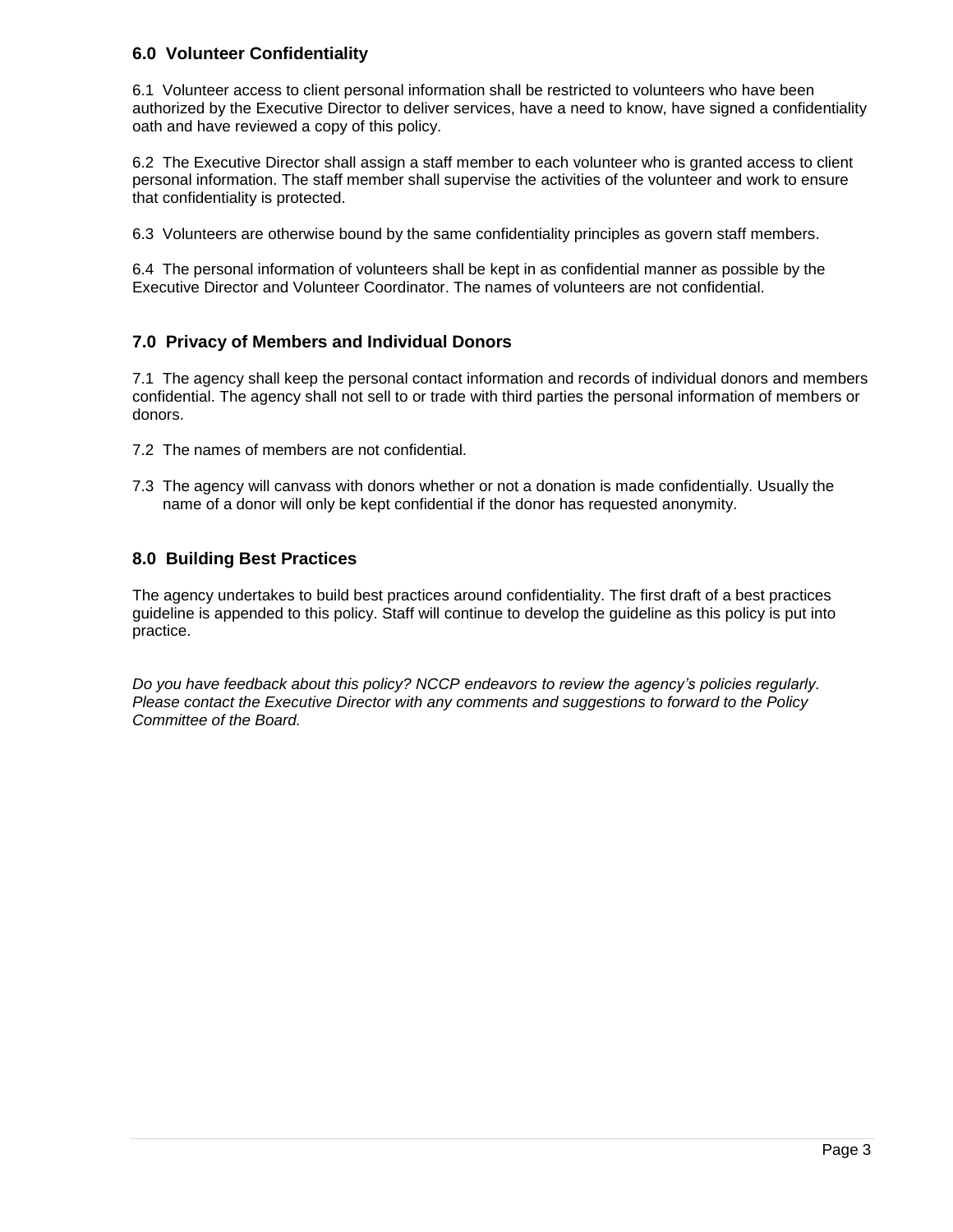### **CONFIDENTIALITY BEST PRACTICES**

#### *Last updated October 2007*

*This document is intended to be developed further as the Confidentiality Policy is put into practice. Contact Ziysah with feedback, suggestions, etc.*

#### **Governing Principles**

**The following principles shall govern the collection and use of client personal information. Information should be:**

- **adequate, relevant & not excessive**
- **accurate and up-to-date**
- **accessed only by those who need to know**
- **not kept longer than necessary**
- **kept securely**
- **disposed of carefully**

### **A. Access / Master listing of files**

1. The central filing system poses a challenge to the "need to know" principle. Full access to client files should be restricted to staff members and volunteers who legitimately need to know. If a volunteer is assisting to deliver services, they do not necessarily require access to the whole or even part of the client file. It may suffice for a staff member to give the volunteer a briefing about the applicable background information.

2. The policy requires at 3.2 that the opening of new client files be recorded in a master database. Recent practice has been to do so in the "newcomer's list" although that list wasn't designed to facilitate access to files or to ensure that files do not go missing. The OCASI database is currently in development and is set to be available in 2009. Using the "newcomer's list" will probably suffice until then although staff are encouraged to think of interim improvements to track files in a more organized way (e.g. allocate numbers to files).

### **B. Consent**

1. The policy requires that staff obtain written consent in order to release detailed or important client personal information to a third party. Staff should err on the side of caution and obtain written consent even if it is not clearly required.

2. Consent that is given verbally by a client should be noted in the client's file. The note will include the details of the authorization, and the date, time and name of the staff or volunteer who received the authorization.

3. It may be appropriate to confirm that consent was given in a letter or email to the client.

### **C. Communication**

1. Clients should be asked about what mode of communication is best for them and what confidentiality concerns there may be with different forms of communication. A section will be added to the intake form so that these questions are standardized and to ensure that responses are recorded. Careful judgment should be exercised by staff/volunteers regarding the best way to communicate with particular clients and related notes may be made in the file (e.g. "Do not call at home after 3:00 pm").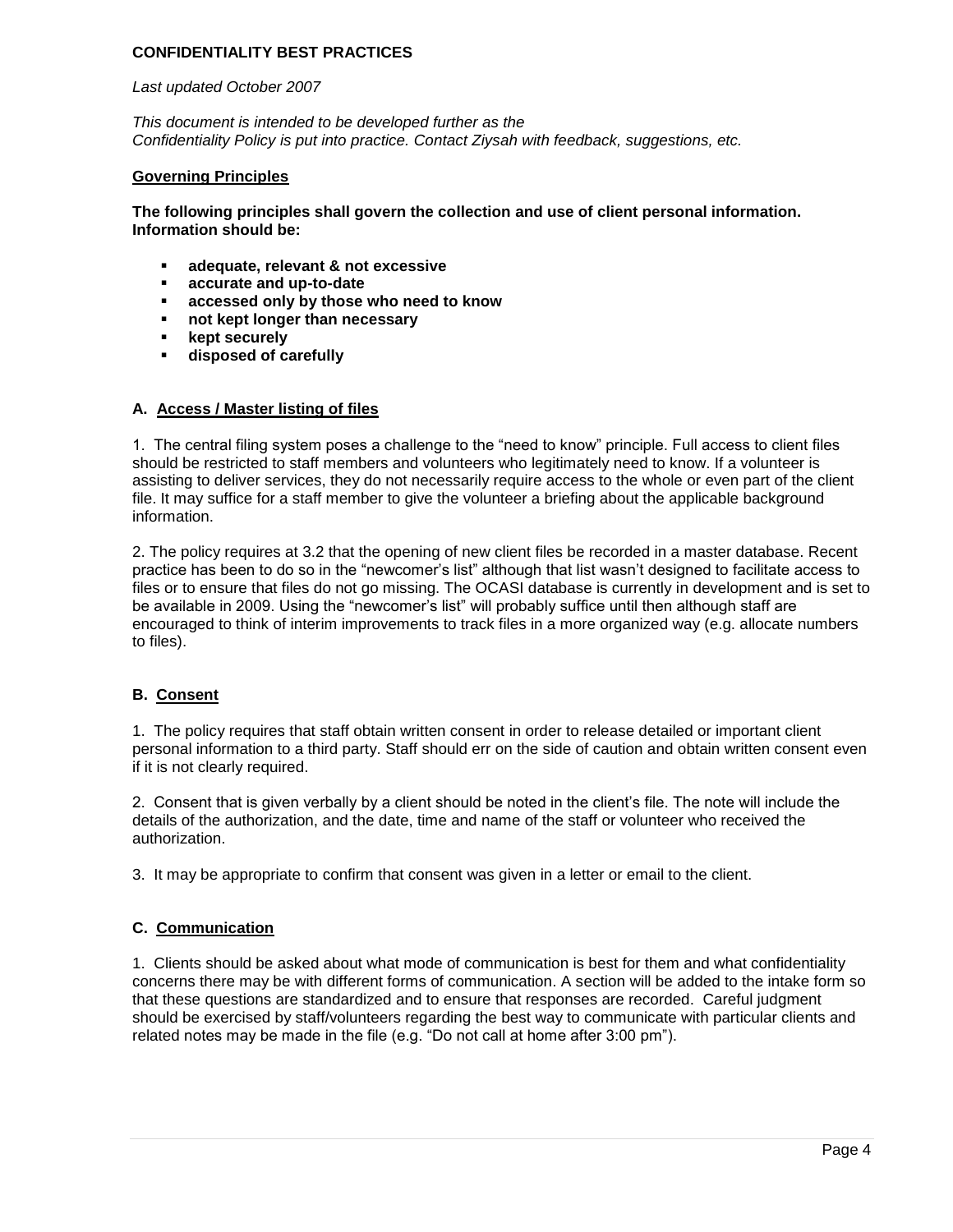2. Voicemail messages left by staff/volunteers for clients should not contain confidential details if the mailbox can be accessed by other people. In some instances a voicemail should not even include the name of the agency. A brief call-back request message can be left using a first name (example below). If a client's situation is particularly sensitive, it may be advisable not to leave a message at all. Notes should be kept of voicemails left.

"This is a message for [first name] from [first name]. I am calling Monday at 2:00 pm. Would you please call me back at 743.0882. Thank you."

3. The agency's phone number may be blocked free of charge using the \*67 feature (see telephone book). This feature should be used in sensitive situations.

4. Particular care should also be taken with conveying personal information by email. Email can be sent to the wrong address with the click of a button. Addresses should be double checked and before relaying personal information, staff should ensure that only the client has access to the account. Copies of emails should be printed for the paper file.

5. Email should only be sent to clients from official agency addresses (never the personal accounts of staff or volunteers). Each account should be set up with a confidentiality disclaimer that is added automatically to each communication:

This communication is intended solely for the addresse(s) and may contain confidential information. If you have received this email in error, please notify the sender immediately by return email and permanently delete all record of the communication. Many thanks.

6. Confidential information should be cleared from email in-boxes on a regular basis and stored in a central electronic and/or paper file.

### **D. Computers / Electronic files**

1. Staff computers should be kept up-to-date with standard protections (firewalls, virus scanners, anti spyware) with password protected automatic standby mode installed. Passwords should be changed every six months.

2. The policy requires at 3.6 that electronic files containing client information be saved on the shared drive. Files should be clearly titled and saved to the client's individual folder on the shared drive and not to individual drives (e.g. C drive, 'my documents').

3. Staff shall avoid using personal email accounts and personal computers to transmit or house client information. If it is necessary to do so, the personal information shall be permanently deleted as quickly as possible. Volunteers should never use personal email accounts and personal computers to transmit or house client information.

4. The above principles shall also apply to the personal information of members, donors, staff, volunteers and prospective staff though it is recognized that sometimes volunteers receive personal information about staff/prospective staff and volunteers over email (e.g. board members receive copies of resumes). The delete as soon as possible principle applies.

5. Client information should not be accessed through the public computers due to their public nature.

6. For further consideration: the possible security limitations of remote access and the general security of agency computers against theft.